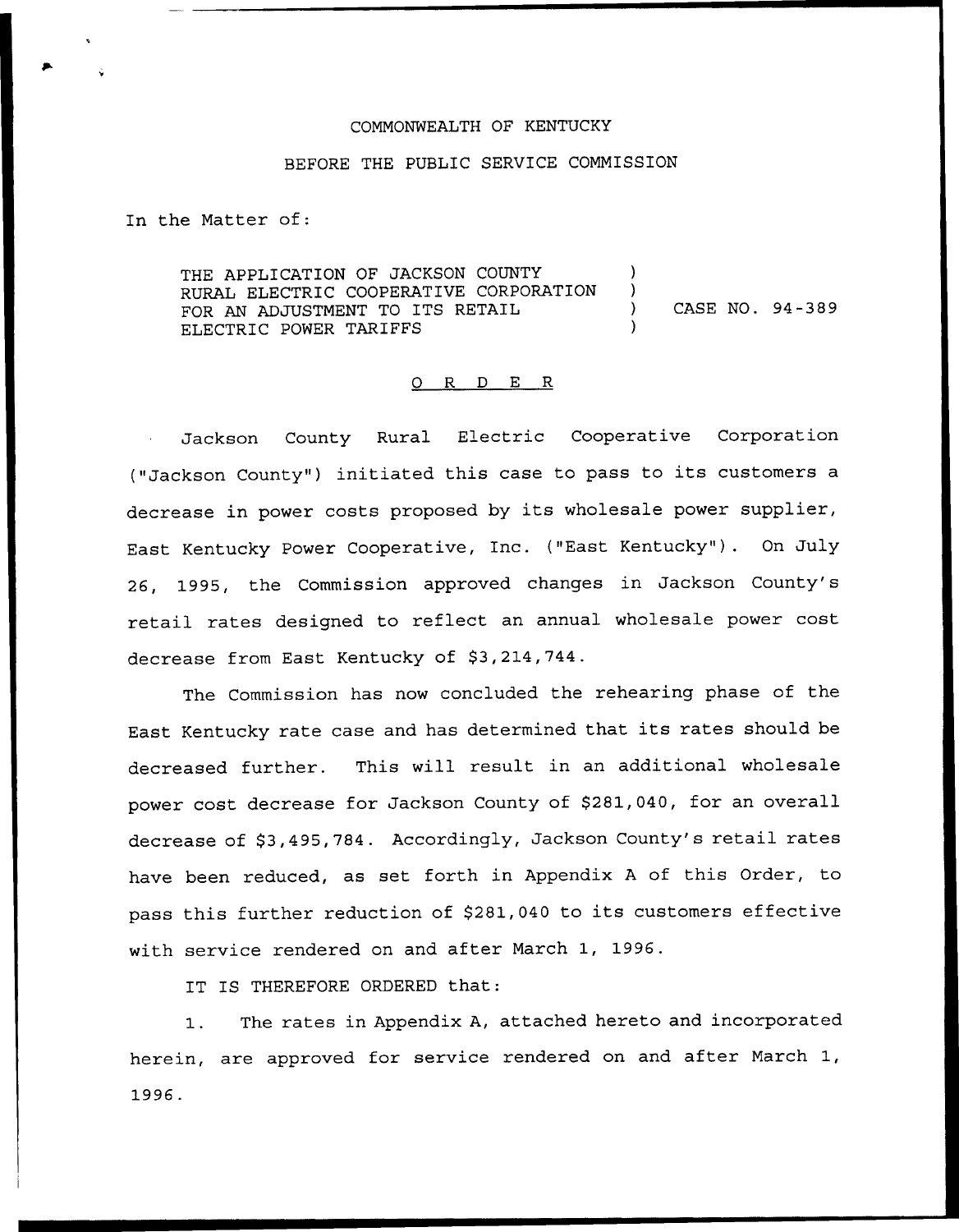2. Within 20 days of the date of this Order, Jackson County shall file with the Commission revised tariff sheets setting out the rates approved herein.

Done at Frankfort, Kentucky this 28th day of February, 1996.

PUBLIC SERVICE COMMISSION

Juida K Brea

Chairman

Commissioner

ATTEST:

Executive Director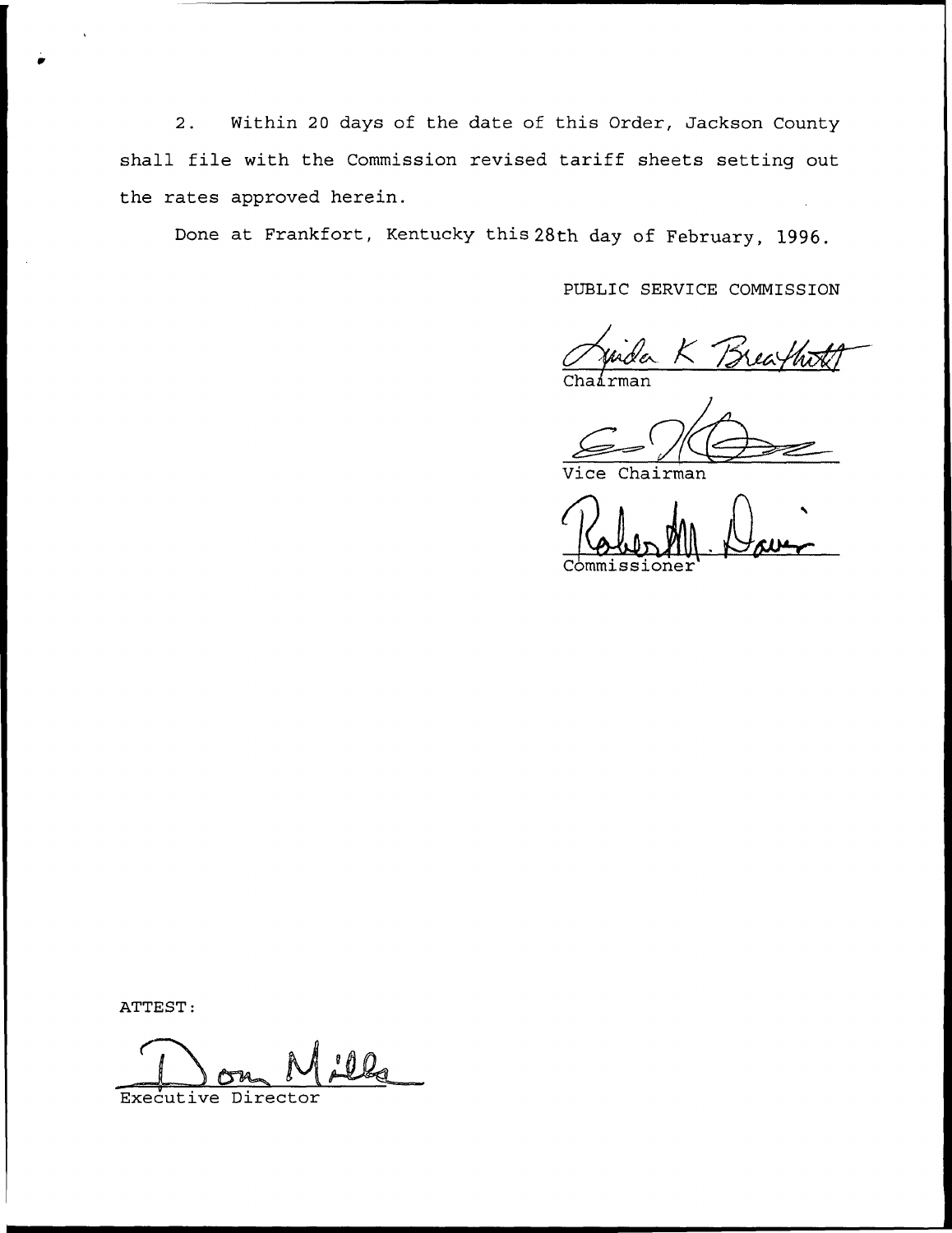#### APPENDIX A

# APPENDIX TO AN ORDER OF THE KENTUCKY PUBLIC SERVICE COMMISSION IN CASE NO. 94-389 DATED FEBRUARY 28, 1996

The following rates and charges are prescribed for the customers in the area served by Jackson County Rural Electric Cooperative Corporation. All other rates and charges not specifically mentioned herein shall remain the same as those in effect under authority of this Commission prior to the effective date of this Order.

### SCHEDULE 10 RESIDENTIAL, FARM AND NON-FARM SERVICE

Rate:

All KWH .05557 Per KWH

#### SCHEDULE<sub>11</sub> OFF-PEAK MARKETING RATE

Rate:

All KWH .03334 Per KWH

### SCHEDULE<sub>20</sub> COMMERCIAL, SMALL POWER AND THREE-PHASE FARM SERVICE

#### Rate:

All KWH .05662 Per KWH

#### SCHEDULE 30 LARGE POWER SERVICE LESS THAN 50 KW

#### Rate:

All KWH .04885 Per KWH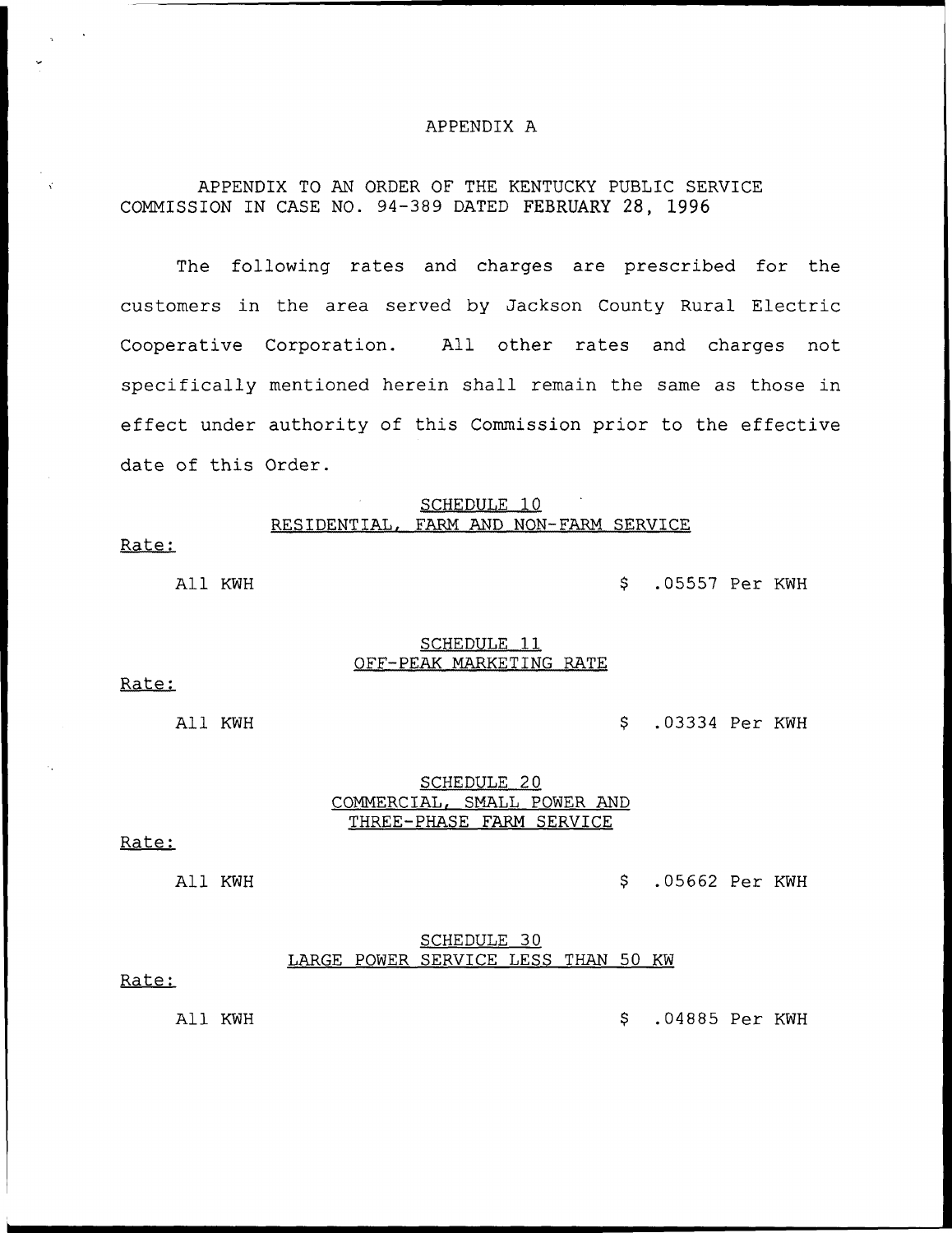### SCHEDULE 33 WATER PUMPING SERVICE

Rate:

All KWH  $\sim$  .04871 Per KWH

SCHEDULE 40 LARGE POWER MORE THAN 50 KW BUT LESS THAN 275 KW

Rate:

All KWH  $$ 04526$  Per KWH

# SCHEDULE 43 LARGE POWER RATE — OVER 275 KW THREE-PHASE FARM SERVICE

### Rate:

All KWH  $\sim$  .04178 Per KWH

### SCHEDULE 46 LARGE POWER RATE - 1,000 KW AND OVER

### Rate:

All KWH  $\sim$  .02754 Per KWH

SCHEDULE 47 LARGE POWER RATE — 1, 000 KW TO 4, 999 KW

### Rate:

All KWH  $\sim$  .02707 Per KWH

# SCHEDULE 48 LARGE POWER RATE - 5,000 KW TO 9,999 KW

### Rate:

All KWH  $\sim$  .02172 Per KWH

# SCHEDULE 49 LARGE POWER RATE — 10,000 KW AND OVER

# Rate:

All KWH .02128 Per KWH

 $-2-$